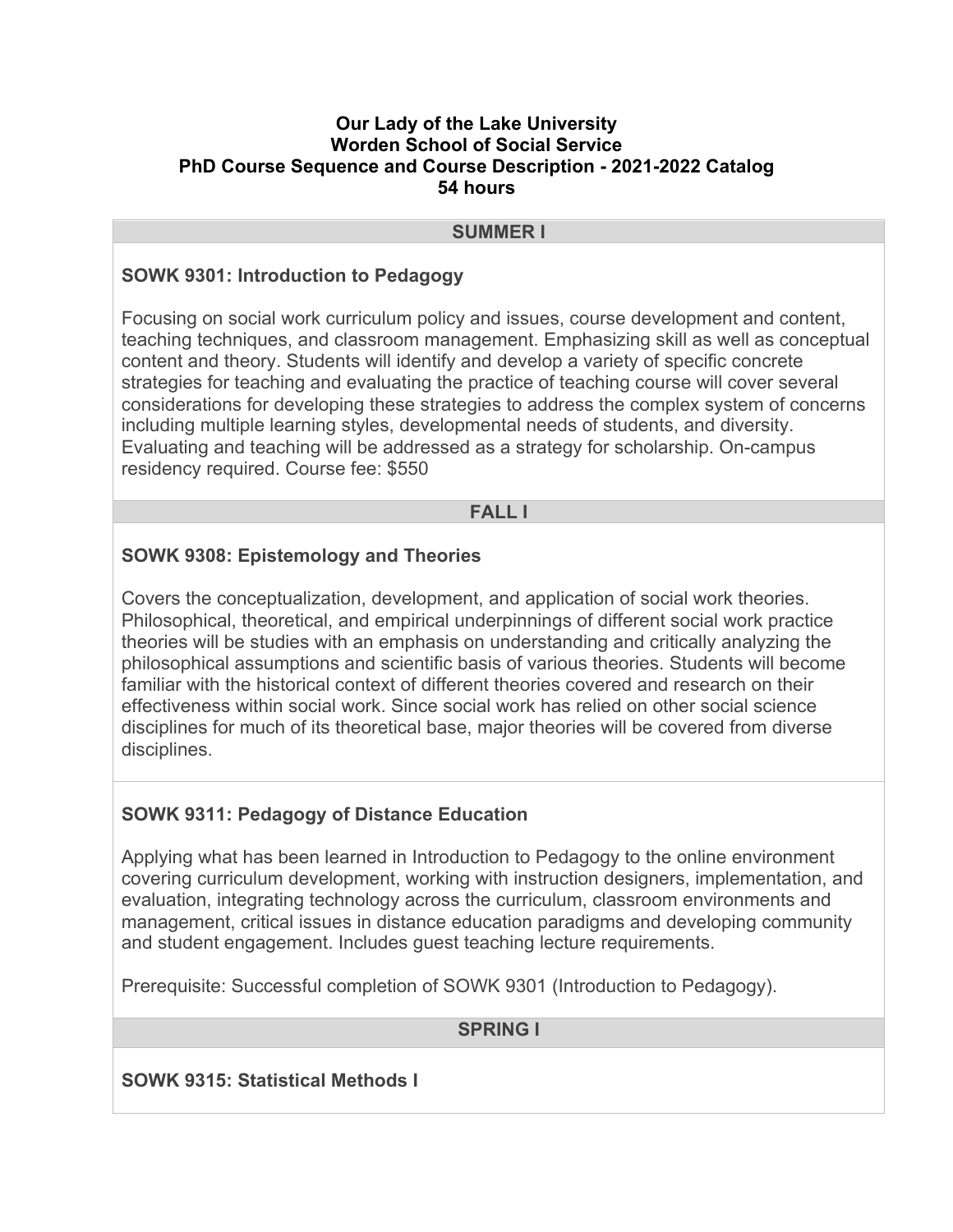The course is designed to provide a basic introduction to the conceptual and quantitative tools used to analyze, describe, and interpret data in social work research. Students will learn how to select, calculate, and interpret appropriate statistics applicable to common data analysis situations in social work research. The course provides students with the opportunity to acquire personal computer skills in SPSS statistical software to calculate statistics and present results. Subjects include univariate and bivariate analysis, hypothesis testing, inferential statistics, and regression.

# **SOWK 9319: Qualitative Research**

Introduction to qualitative research paradigms, their epistemologies, theories, and methods. The major focus is to survey qualitative methods of inquiry including research designs, specific data collection methods, and analytic and interpretive procedures. A major portion of the class time is distributed toward a qualitative field experience where students work on a qualitative research project with a faculty member.

#### **SUMMER II**

# **SOWK 9321: Scholarly Writing and Publication**

To prepare students to develop and improve skills in scholarly writing and proposal development and providing students with both scholarly and practical knowledge on writing and publishing scientific manuscript in peer reviewed social science related journals. It will cover techniques for writing clear and well-organized manuscripts and ethical issues involving manuscripts preparation and publication. Emphasis will be placed on writing, editing, reviewing, revise and submit, and other applicable skills. At the end of this course, students will submit their paper publication. On-campus residency required. Course fee: \$550

#### **FALL II**

# **SOWK 9325: Statistical Methods II**

Students apply complex research designs building upon Statistical Methods I. Students will study pre-analysis data screening and multivariate techniques in social work research. The focus is on advanced and multivariate statistical methods. Subjects include pre-analysis data screening, ANCOVA, MANCOVA, Path Analysis, Regression, Discriminant Analysis, and Factor Analysis.

Prerequisite: Successful completion of SOWK 9315 (Statistical Methods I).

# **SOWK 9330: Quantitative Research**

This course provides students an in-depth understanding of the quantitative research process and the competence necessary to design a quantitative research study. This process includes ethical research practices, problem formation, developing hypotheses and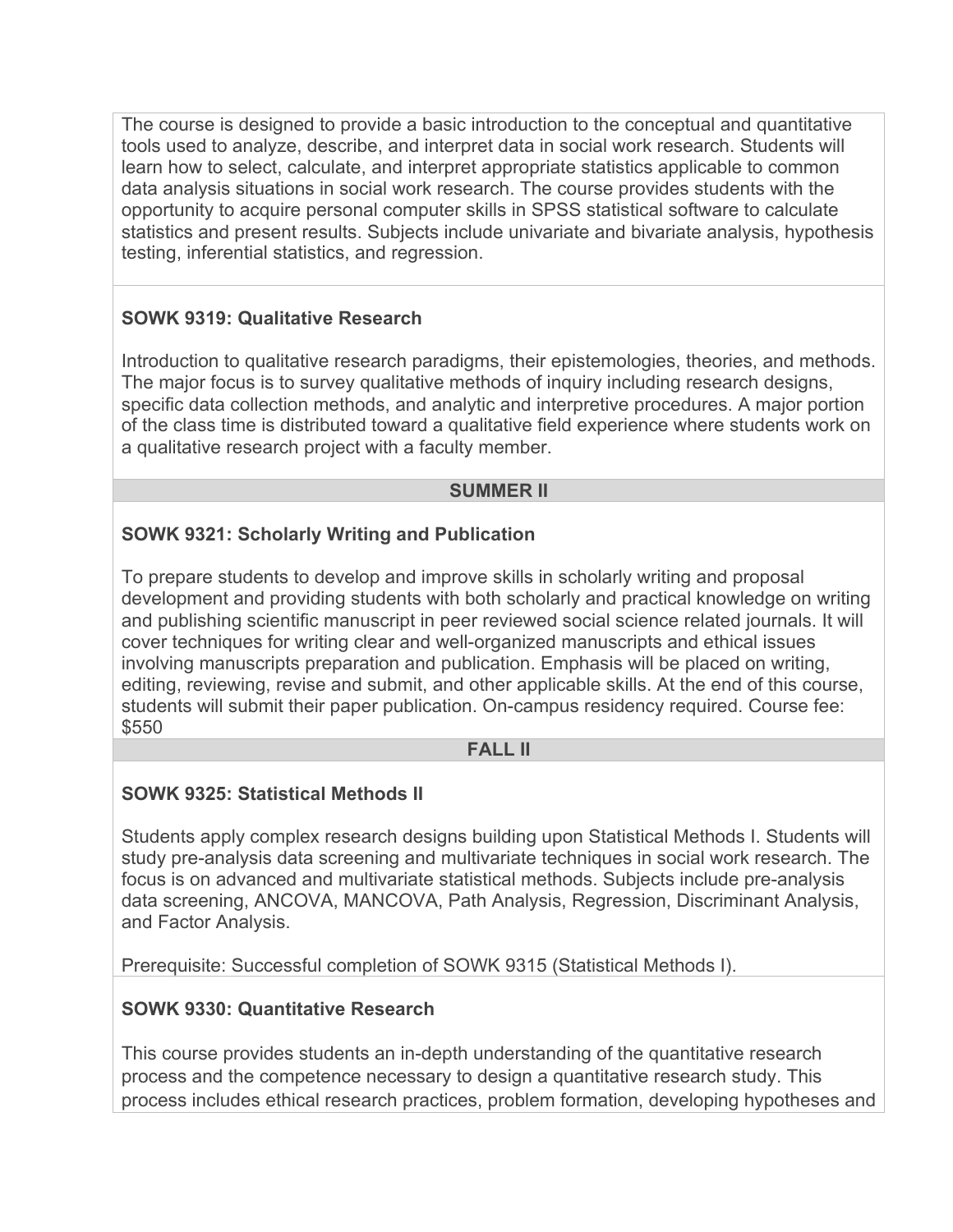research questions, experimental and observational research designs, measurement, sampling strategies, and data collection methods.

*Prerequisite:* Successful completion of SOWK 9315 (Statistical Methods I)

#### **SPRING II**

### **SOWK 9335: Mixed Methods Research**

Provides an overview of mixed methods research, with an emphasis on its application in social work research. Students are expected to have a basic understanding of quantitative and qualitative research methods prior to beginning this course. "Mixed methods" refers to the intentional mixing of quantitative and qualitative approaches within one study or across a program of research. Engagement in mixed methods research is intended to enhance that researcher's ability to study complex social phenomena holistically, while minimizing some of the limitations posed by mono-method (qualitative or quantitative) designs. The foundation for conducting mixed methods research in social work is laid by exploring the historical, philosophical, and epistemological, roots of this emerging research methodology. Methods for collecting, analyzing, and presenting data will also be discussed.

*Prerequisite*: Successful completion of SOWK 9319 and SOWK 9330.

# **SOWK 9337: Social Welfare Policy**

Overview and analysis of social welfare systems in the United States as a response to social problems with special attention to the history of social work. Emphasizes on analysis of policy and programs aimed at addressing poverty and social justice.

# **SUMMER III**

# **SOWK 9342: Grants and Proposals**

This project-based course covers the complete process of grant proposal development: identification of achievable and fundable project, research and assessment of viable funding sources, funder relations, proposal writing, budget development, preparation of a full proposal package for submission, and post award or rejection follow-up with funders. Students gain an understanding of the academic research funding environment and became familiar with tools and resources available to assist them as they seek funds for their projects/ institutions. Students must have a specific project or fairly-well developed idea that they build upon as the basis for their coursework and final grant proposal. Oncampus residency required. Course fee: \$550

**FALL III**

#### **SOWK 9345: Comprehensive**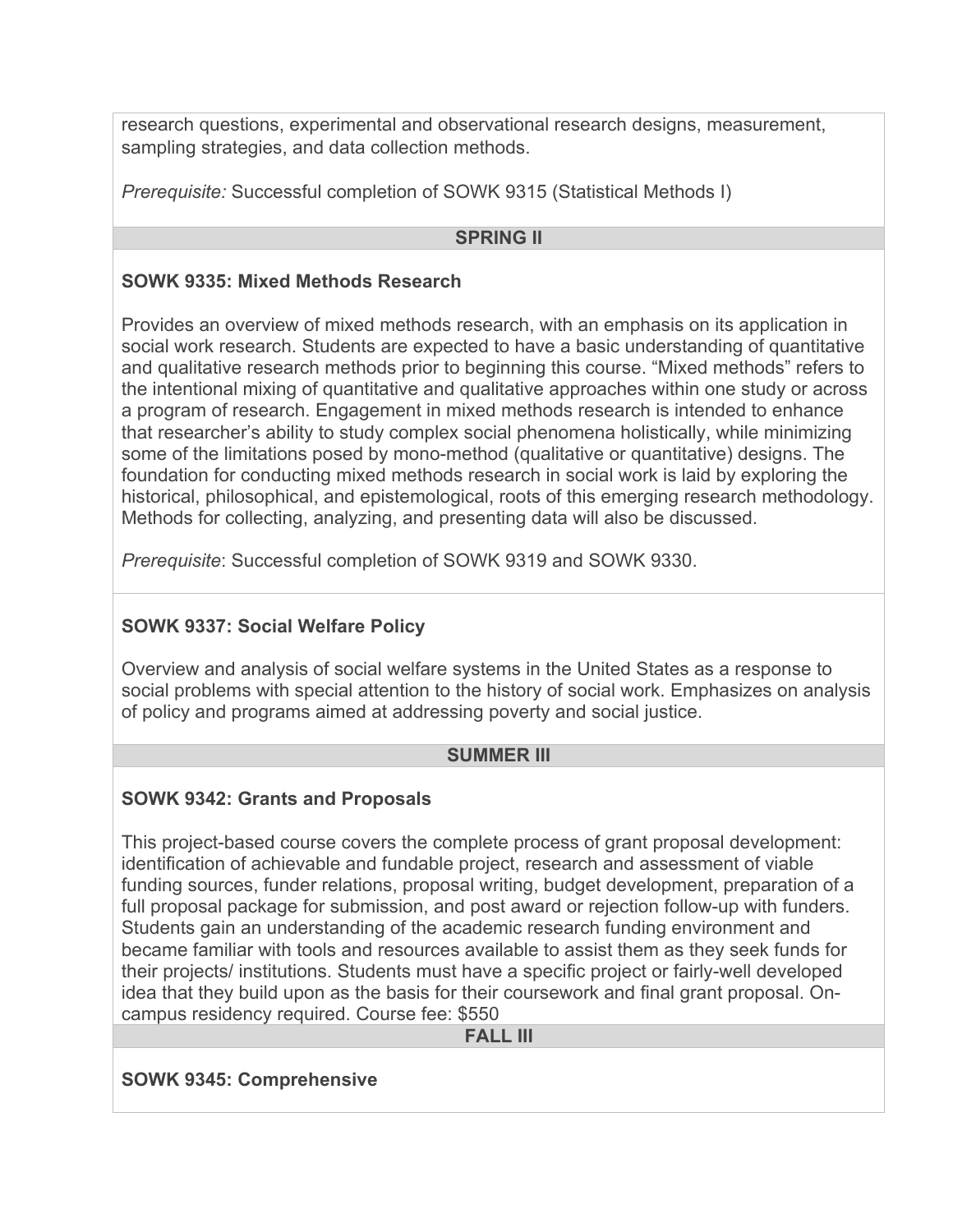Designed to help students demonstrate knowledge in the substantive issues, key research questions, theory, empirical evidence, and implications in their area of specialization. The equivalent of three lecture hours a week for one semester. Offered on the credit/no credit basis only.

*Prerequisite*: Successful completion of all courses prior to Fall III in the course sequence.

# **SOWK 9352: Decolonized Pedagogy**

This course is theoretically grounded in writing studies and academic literacy from a (de) colonial and anti-racist framework. This course prepares students to conceptualize approaches from a decolonized perspective. The course will address ethical debate and conversations on the current state of the academic job market, including the challenges and controversies of the profession, and lesson plans and teaching strategies from a decolonized perspective.

Prerequisite: Successful completion of SOWK 9311 (Pedagogy of Distance Education).

# **SOWK 9164: Dissertation I**

Selecting dissertation committee chair, forming dissertation committee, engaging in literature review, select dissertation topic, and approval of the dissertation topic. Pass/fail.

#### **SPRING III**

#### **SOWK 9366: Academic Leadership**

Colleges and universities are unique institutions, but they increasingly resemble the complex organizations typically found in business and public administration. However, their special missions of teaching, research, and service put them in a distinct category where collegiality and university traditions of academic freedom introduce powerful crosscurrents of equality. The course critically examines the theory and practice of leadership and management in academia. Students work to master leadership theories and apply them within higher education settings. The course emphasizes the conceptual framework and skills, as well as the values and beliefs, which inform effective leadership in academic institutions.

# **SOWK 9367: Proposal Development**

Designed to provide on-going support and feedback concerning the process of developing the area of focus and the various components of the proposal. Designed to maximize progress on the paper. Unlike other courses in the doctoral sequence, this course focuses